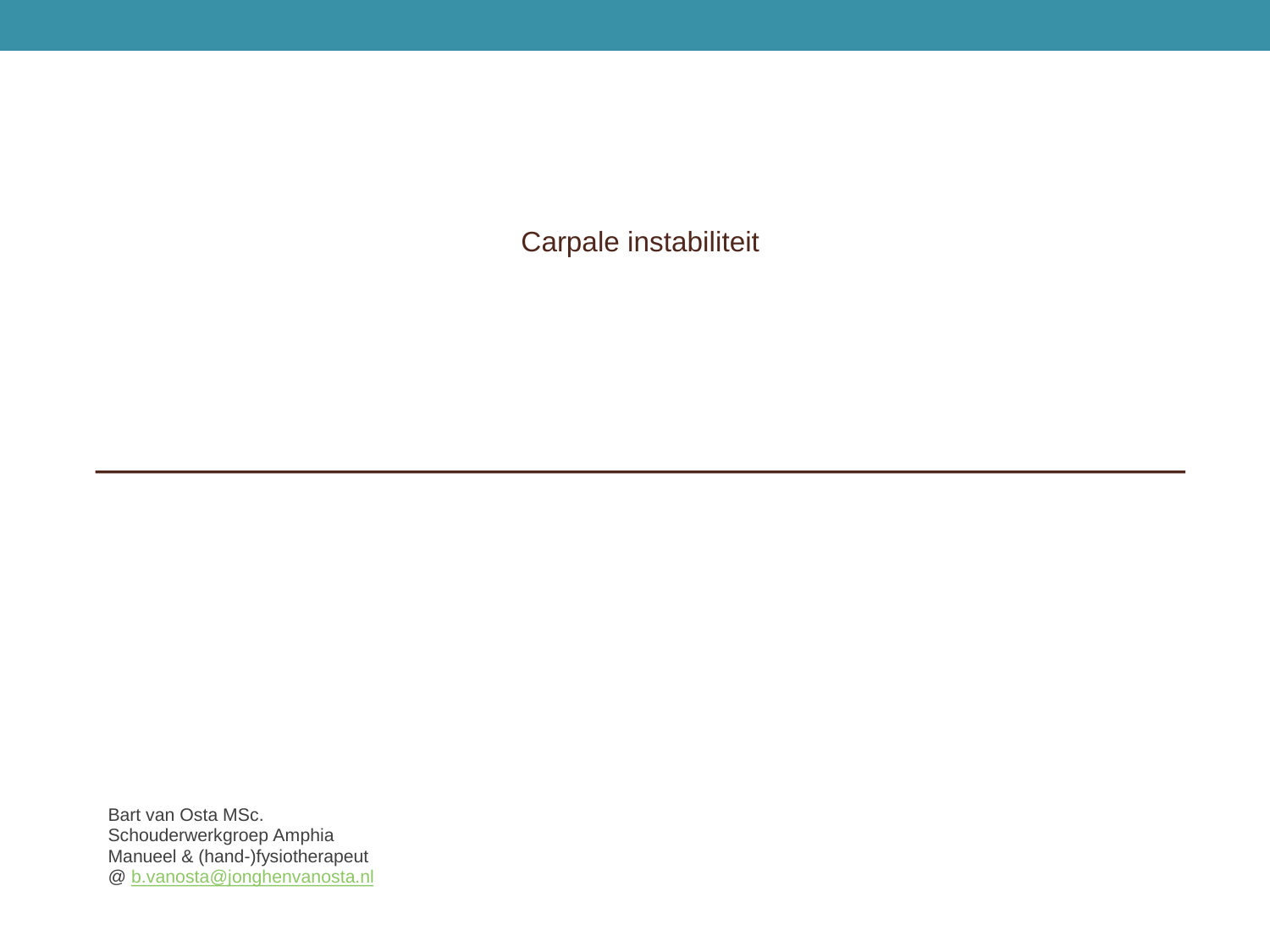## Inhoud

Anatomie Artrokinematica **Instabiliteit** SL-letsel Therapie bij MCI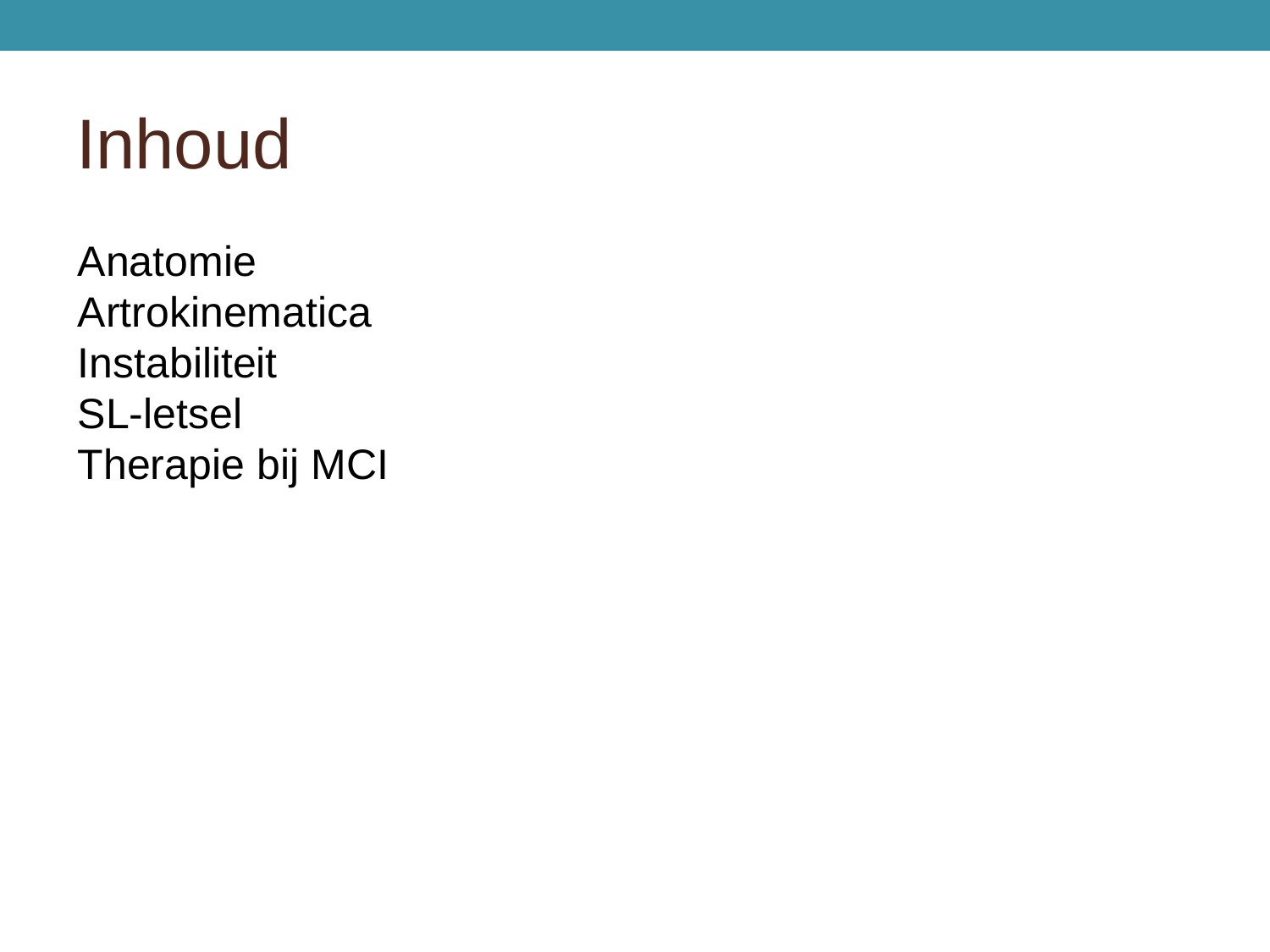Some Lovers Try Positions They Cannot Handle So Long To Pinky Here Comes The Thumb She Looks Too Pretty Try To Catch Here

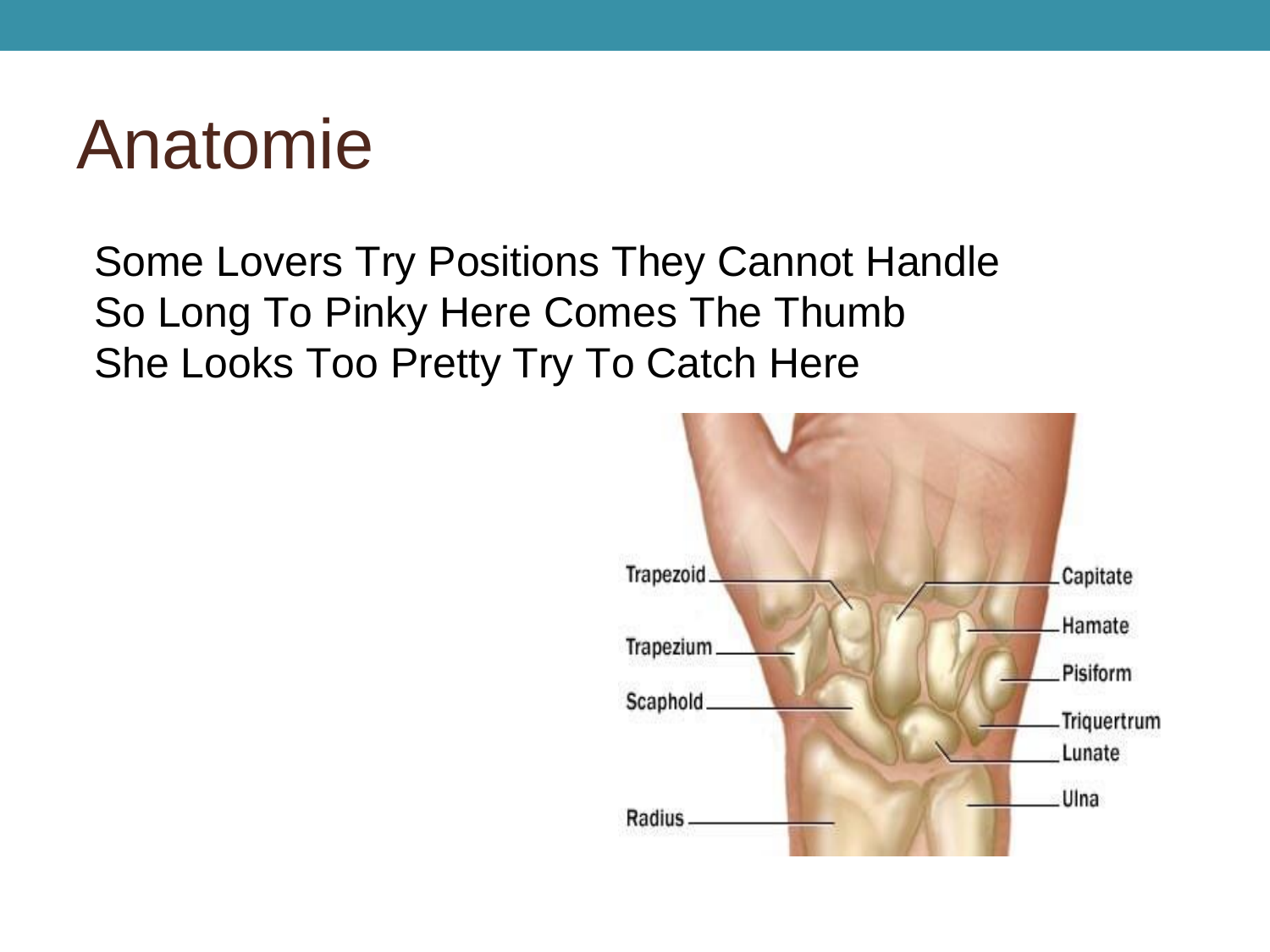Stabiliteit = Ligamentair

Dorsaal ligamentair systeem

- dorsal radiotriquetral (DRT) ligament
- dorsal intercarpal (DIC) ligament

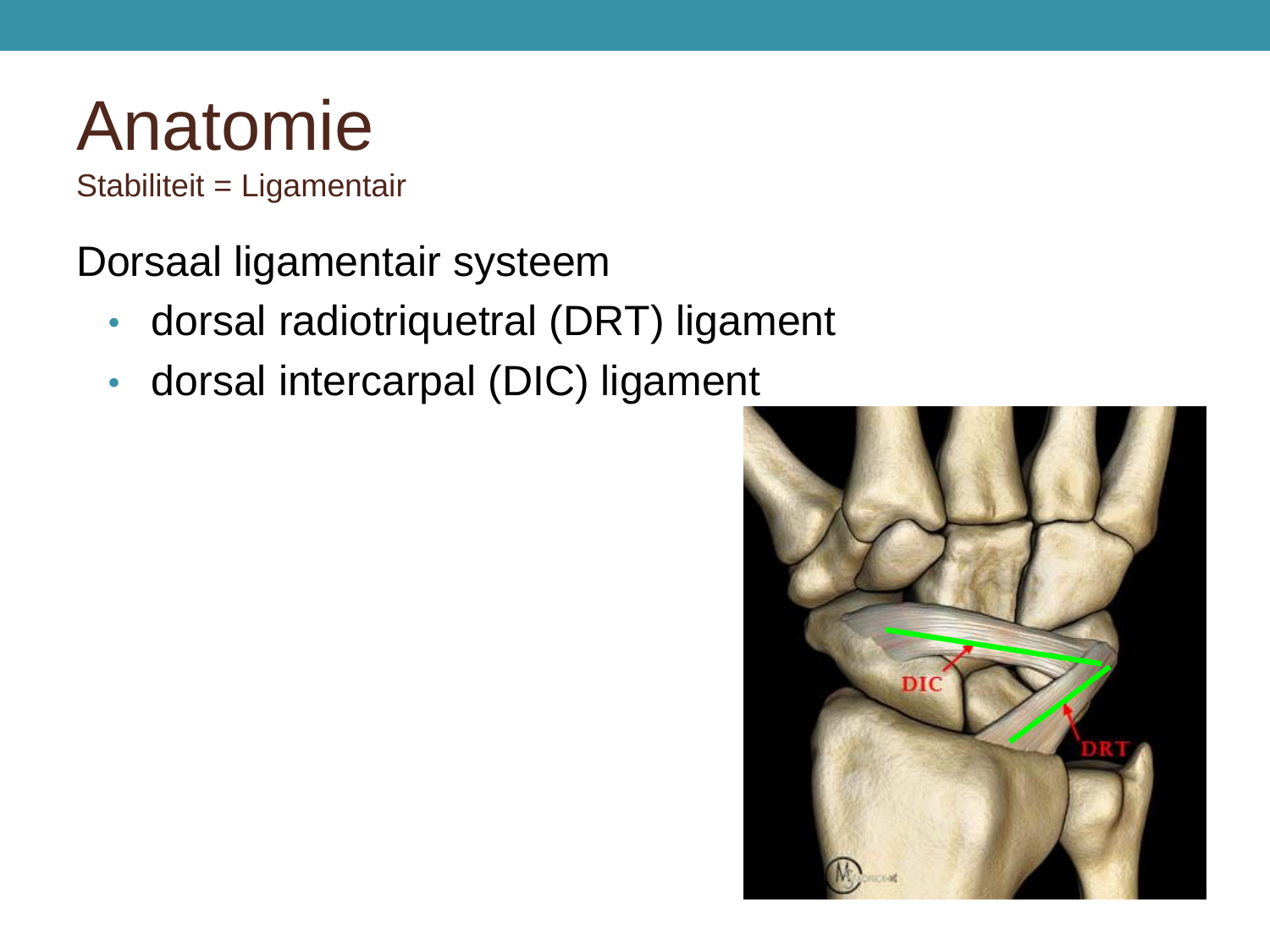Stabiliteit = Ligamentair

Volair superficiaal lig. systeem

- radioscaphoid (RS)
- radioscaphocapitate (RSC)
- long radiolunate (LRL)
- ulnocapitate (UC)
- pisohamate (PH)

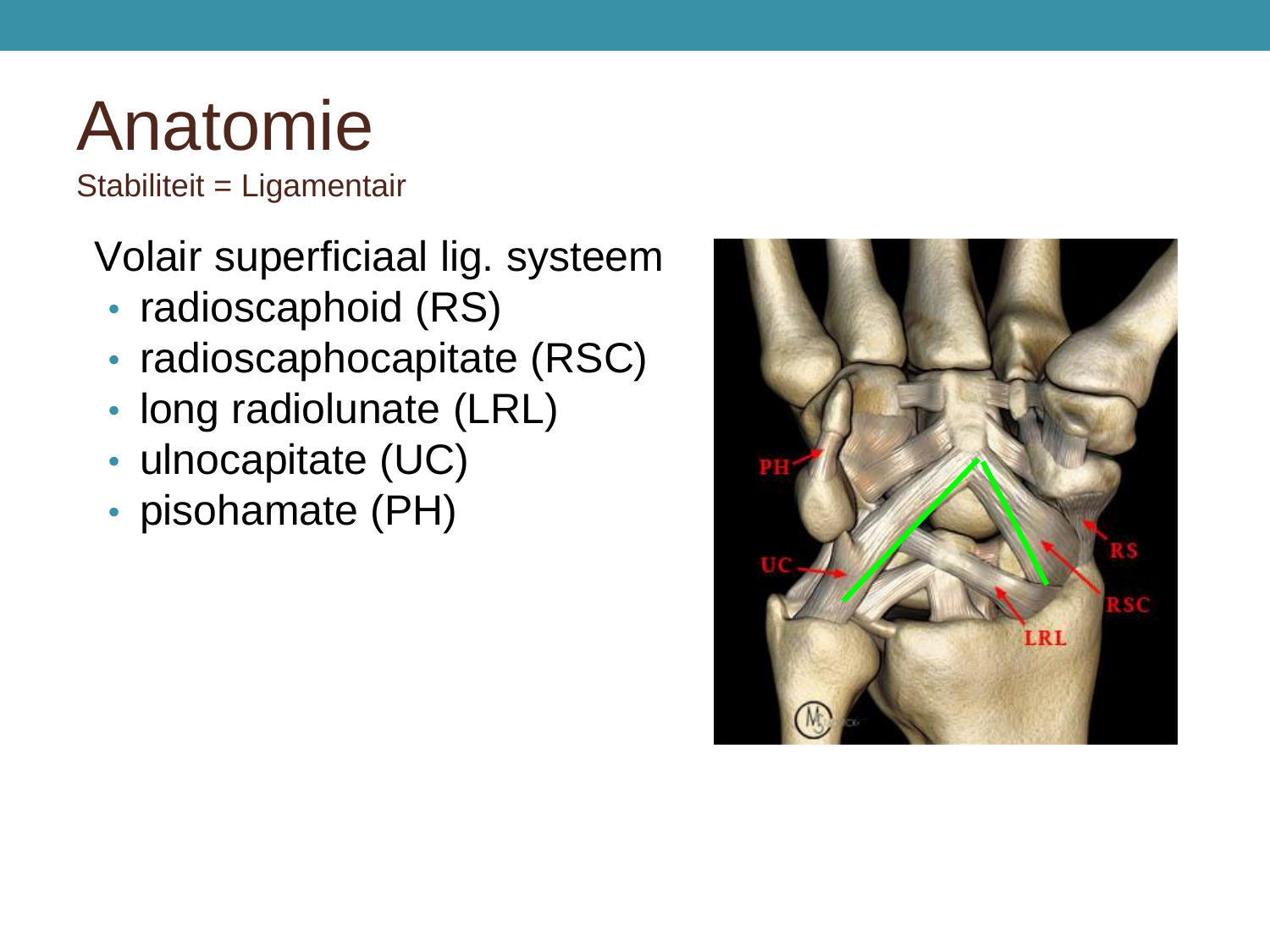Stabiliteit = Ligamentair

Diep volair

- scapholunate (SL) interosseous ligament.
- lunotriquetral (LT) interosseous ligament.

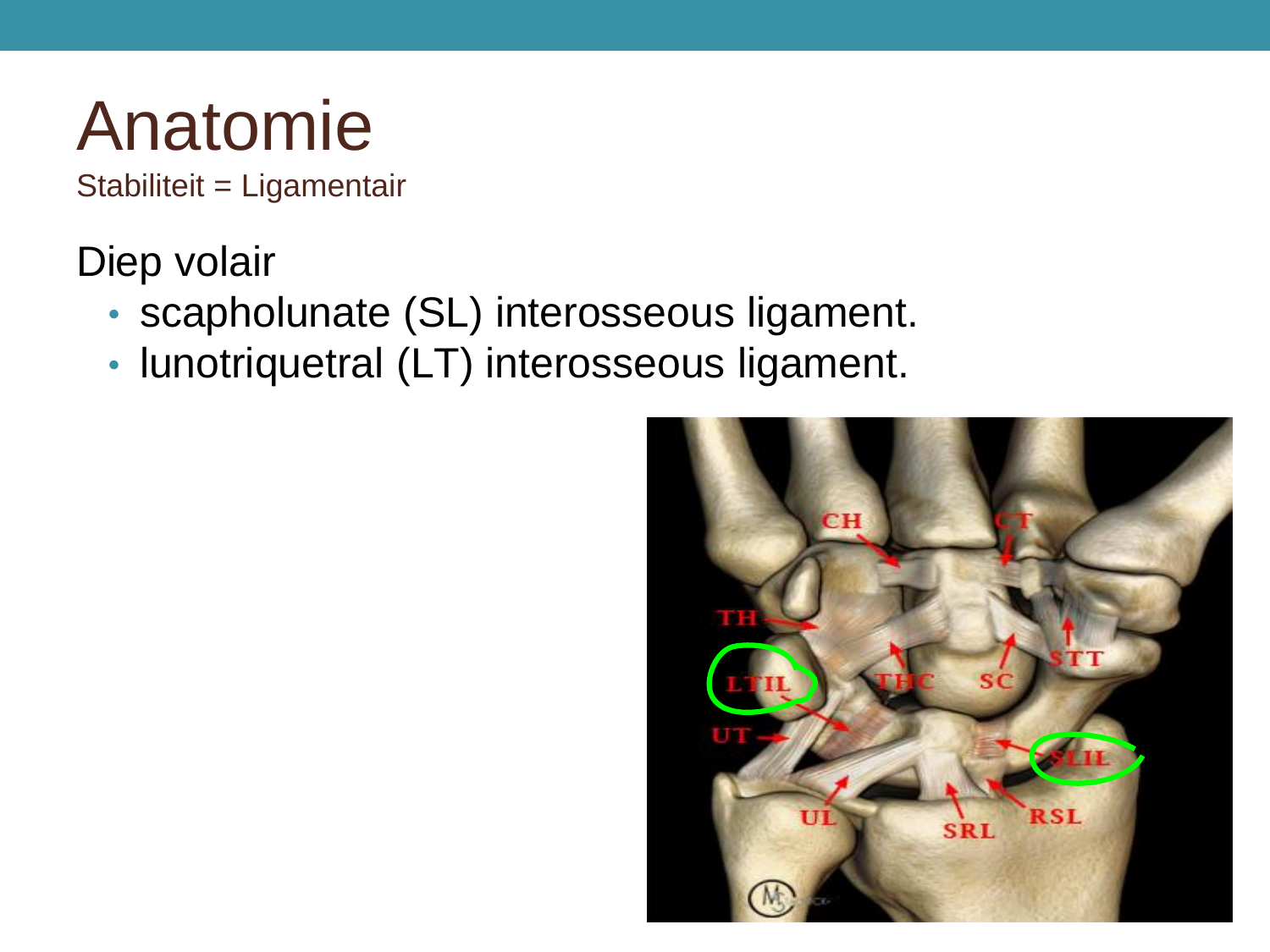### Artrokinematica

Proximale rij

- Bepalend voor polsfunctie
- dynamisch
- "intercalated segment"

Distale rij

- rigide
- "solid unit"

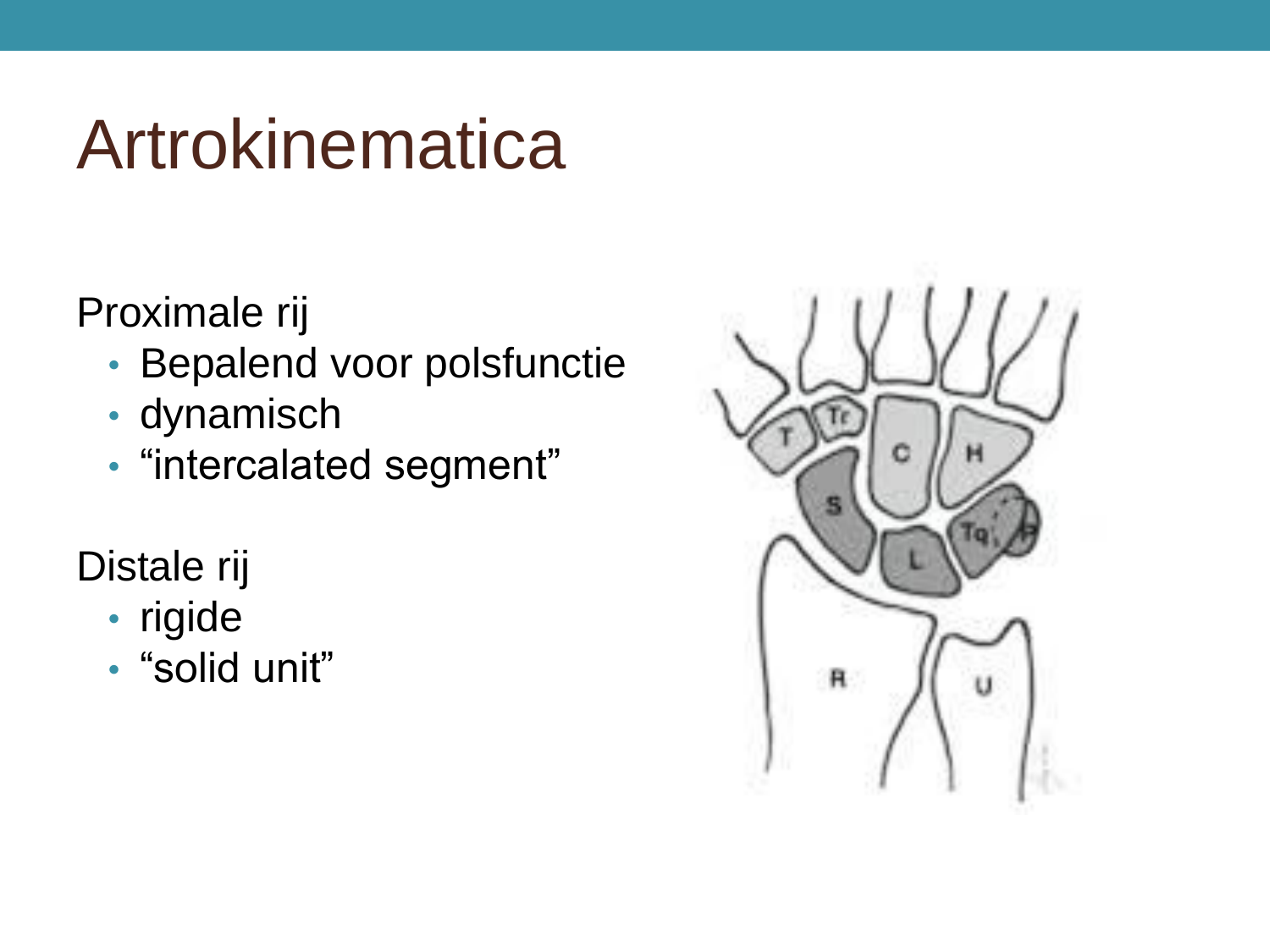# Artrokinematica

Intercalated Segment

Proximale rij (Scaphoid Lunatum Triquetrum )

- De rij beweegt als geheel
- Sterke ligamentaire samenhang
	- LT en SL ligament
- Sterke congruentie
- Geen aanhechting musculatuur

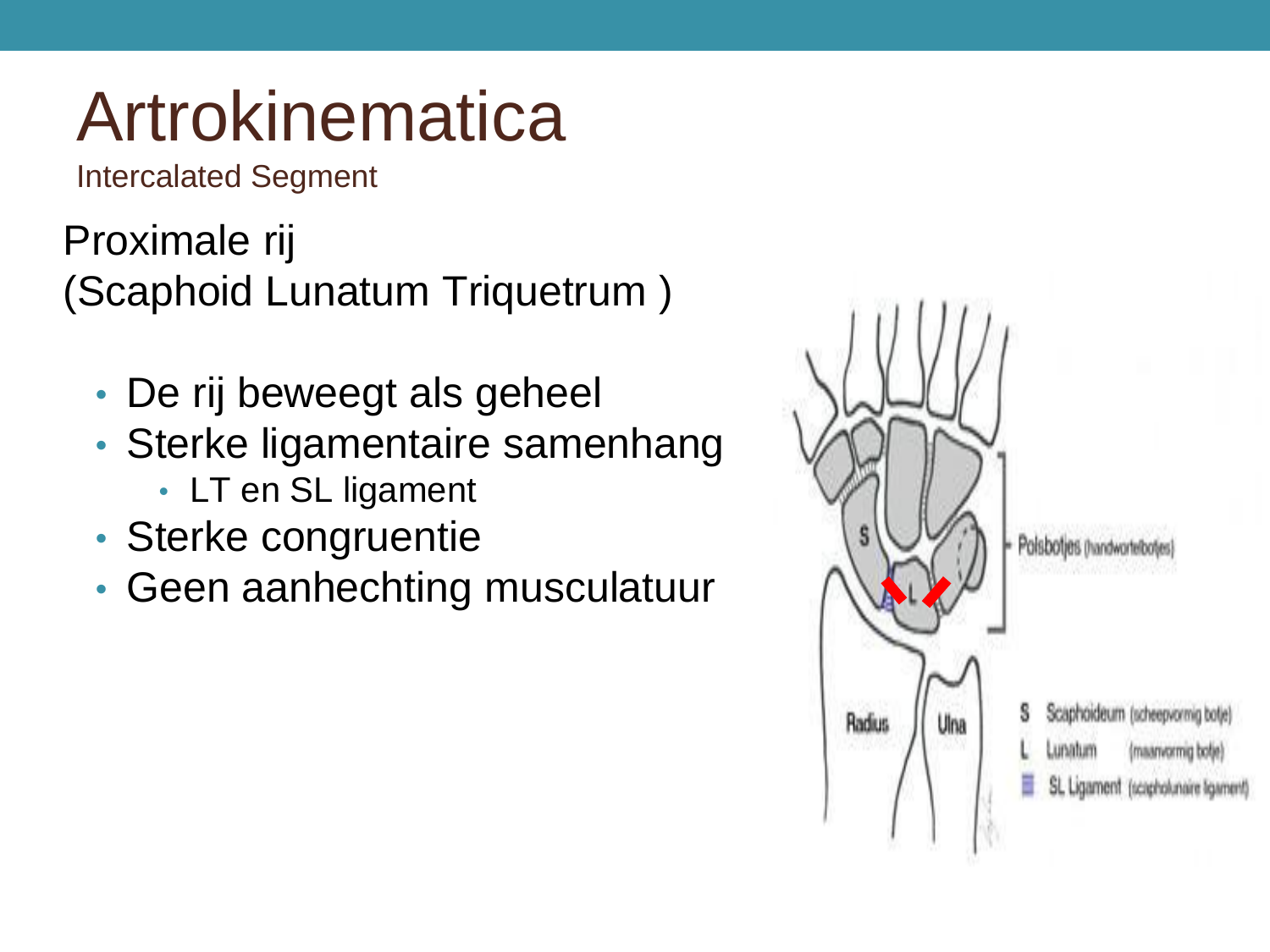### Artrokinematica

#### **Posities**

| <b>Scaphoid</b>                 | Lunatum                    | <b>Triquetrum</b>                |
|---------------------------------|----------------------------|----------------------------------|
| Neiging tot flecteren<br>(VISI) | Balans scaphoid-triquetrum | Neiging tot extenderen<br>(DISI) |

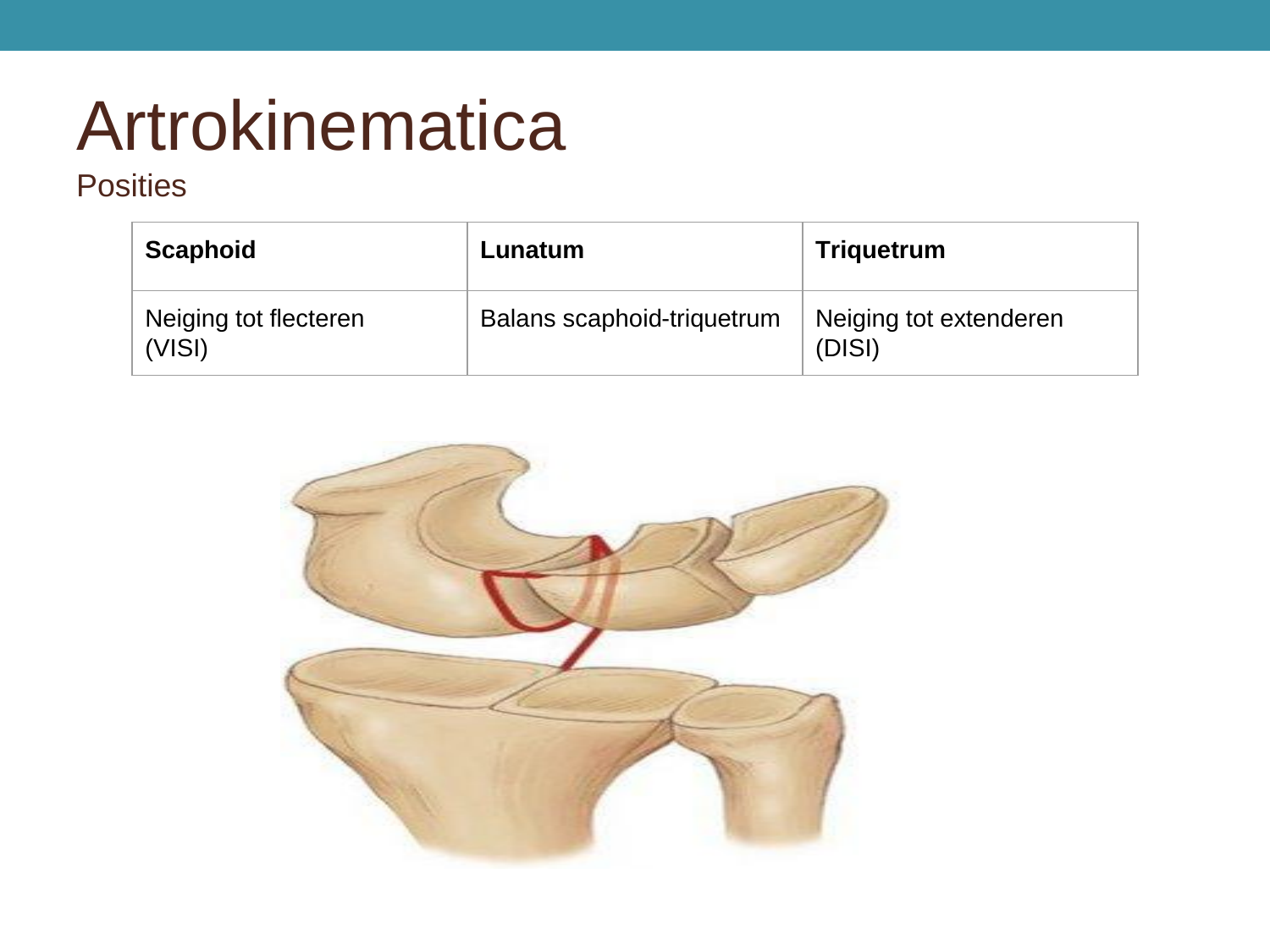### **Instabiliteit**

**Instability** 

DISI Dorsal Intercalated Segment Instability

**Dissociative** 

**Dissociative** 

VISI Volar Intercalated Segment

CID Carpal Instability

CIND Carpal Instability Non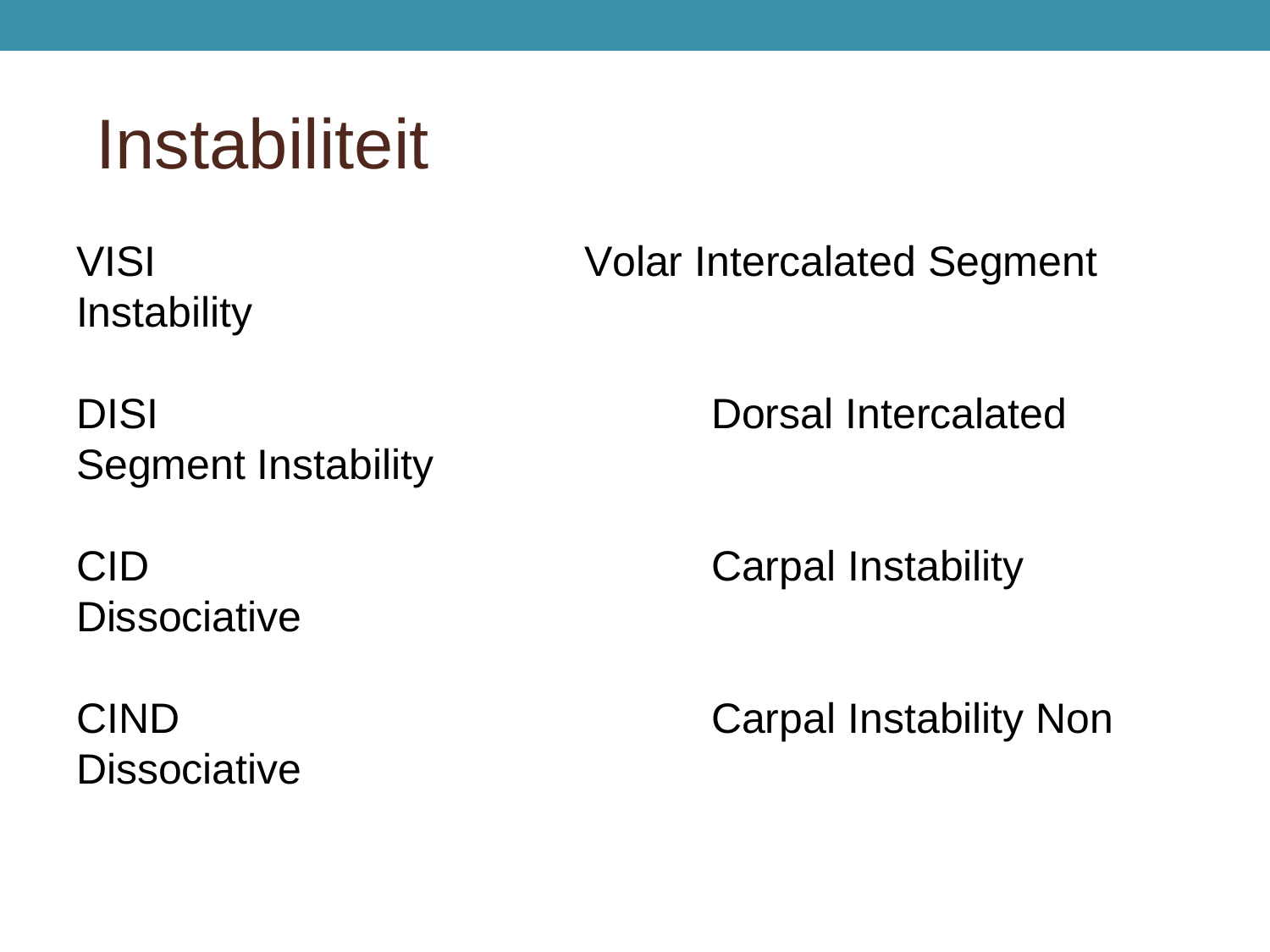## VISI

Volar Intercollated Segment Instability

Flexiestand Lunatum (Extensie Triquetrum)

Geen diagnose RX bevinding

Mogelijke diagnose; L-T Letsel Midcarpale instabiliteit

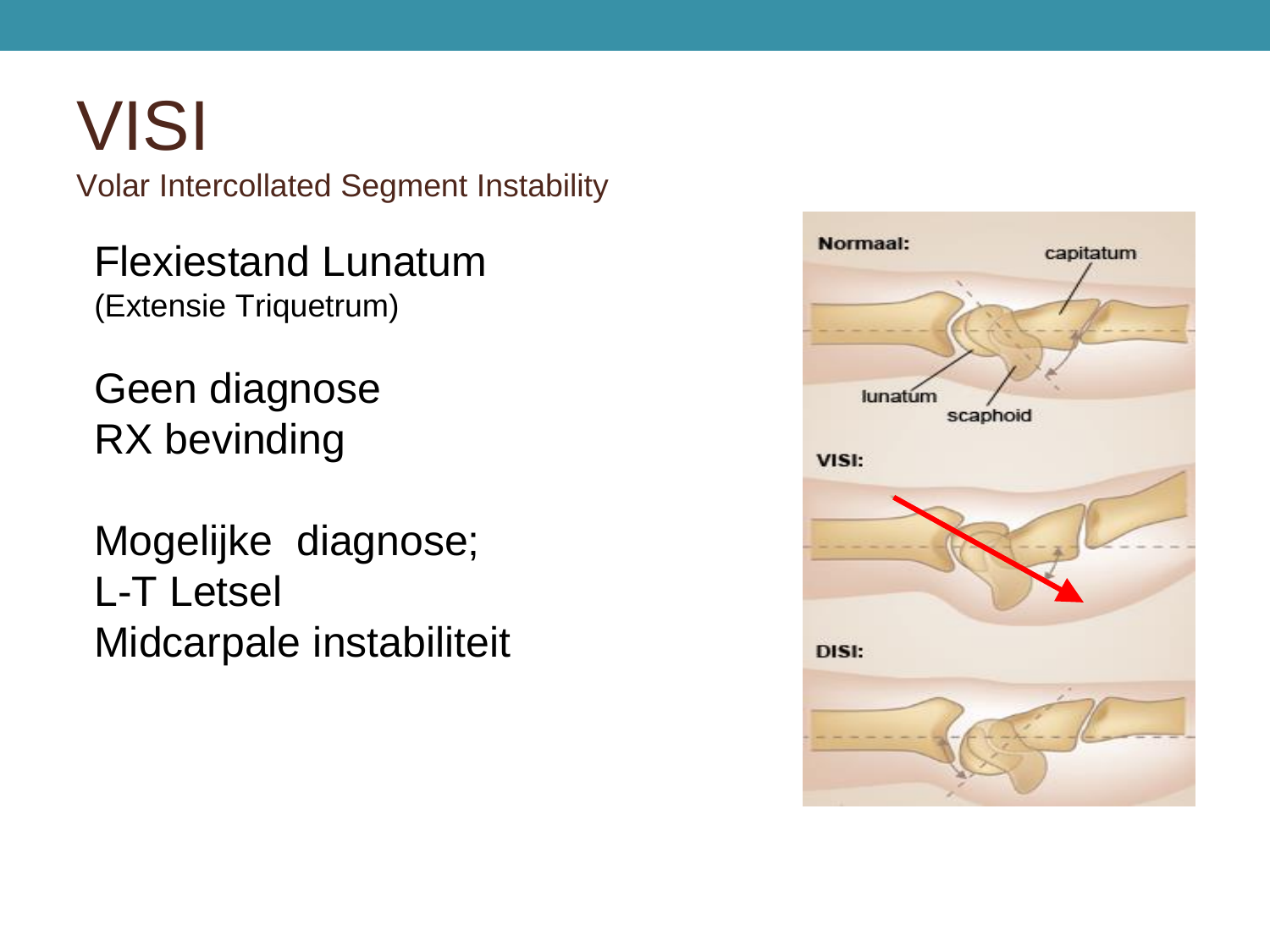## DISI

Dorsal Intercollated Segment Instability

Extensiestand Lunatum (Flexie scaphoid)

Geen diagnose RX bevinding

Mogelijke diagnose SL - letsel

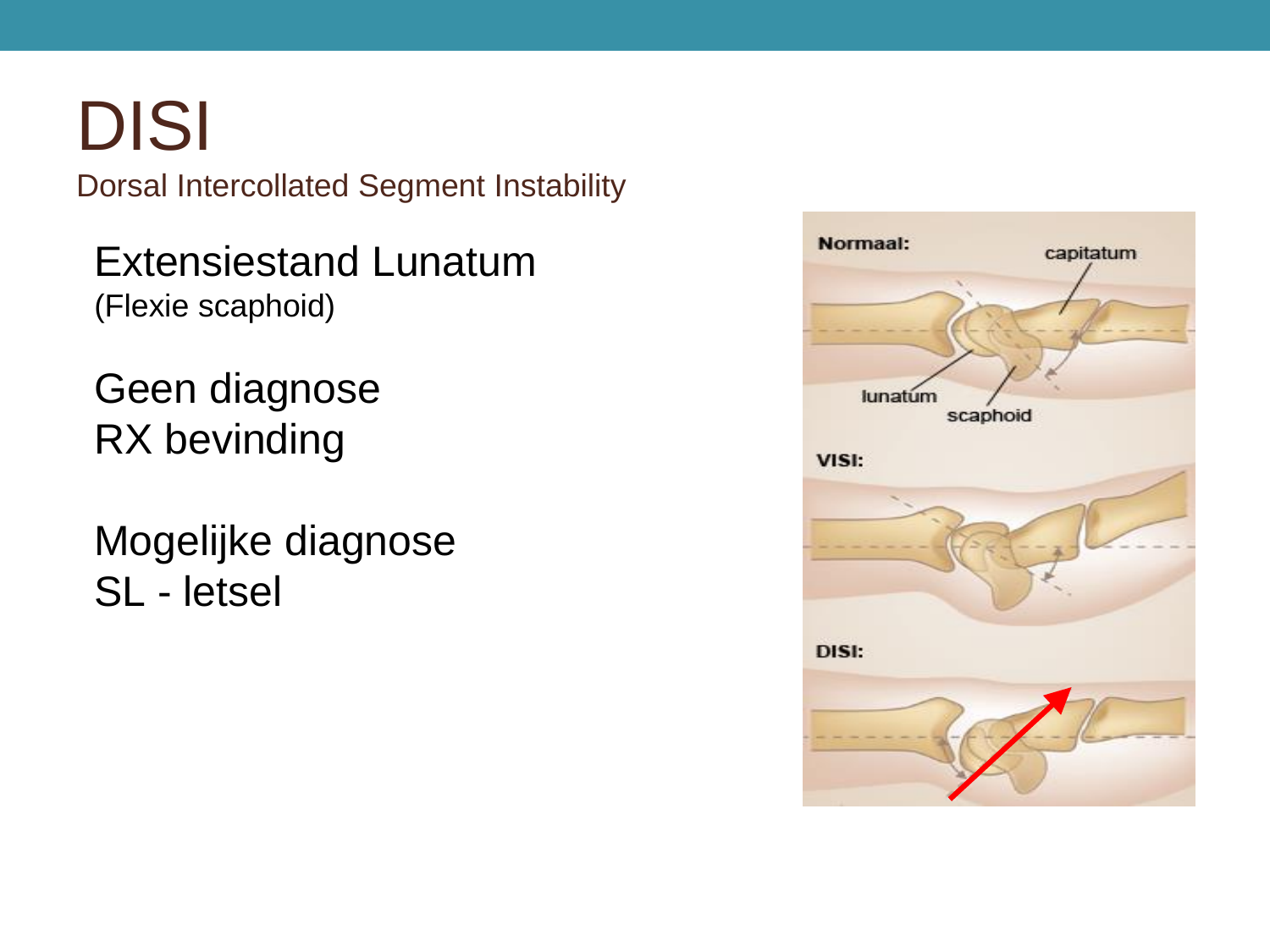CID Carpal Instability Dissociative

Trauma Fall On Outstretched Hand (FOOSH) Ligamentair letsel (SL of LT) Chirurgie indicatie

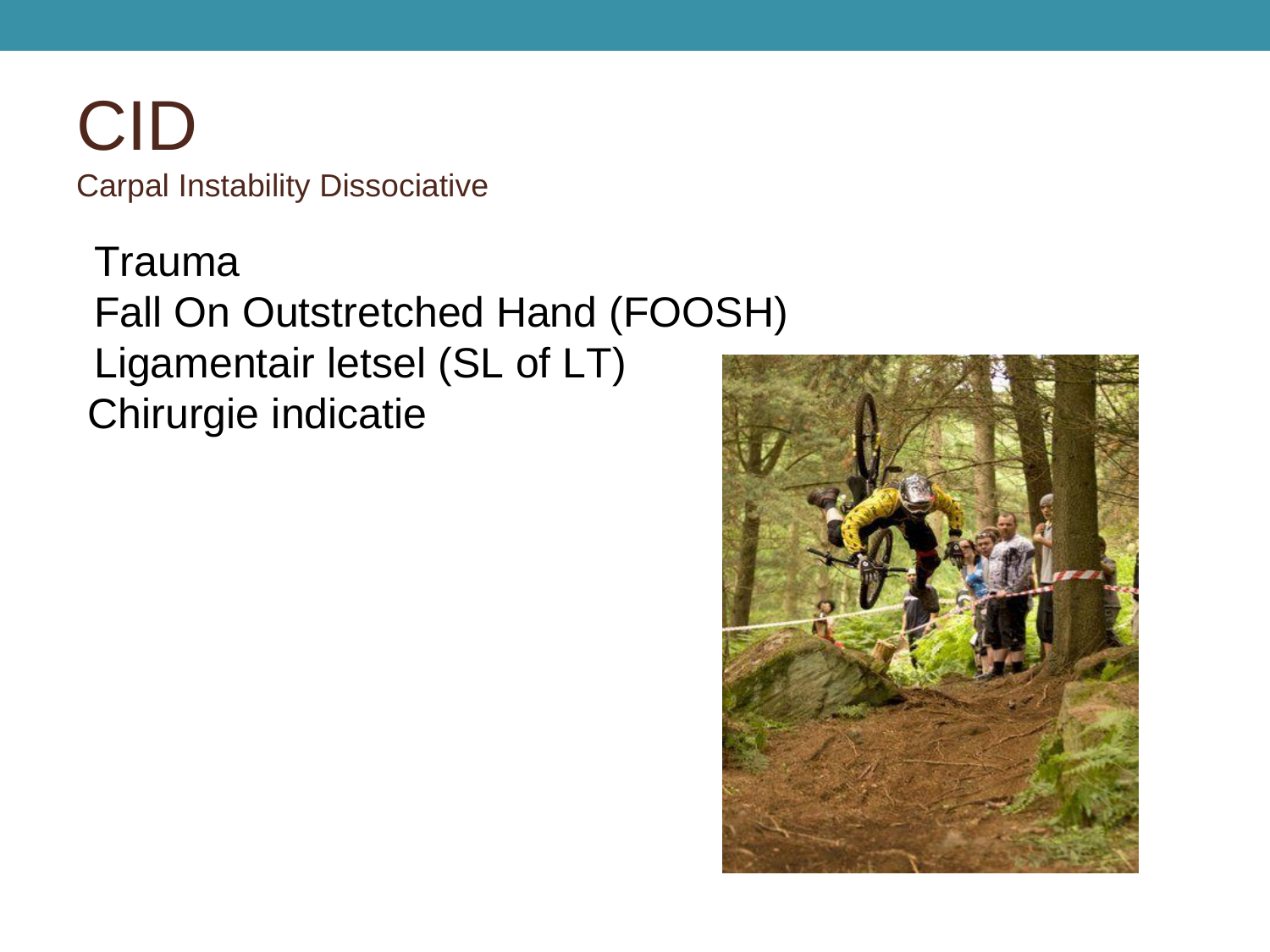### CID Verdenking SL letsel

### Persisterende pijnklachten na FOOSH Punctum maximum t.h.v. SL - interval Zwelling Watson / Scaphoid Shift

Sensitiviteit 69% Specificiteit 66% Positief voorspellende waarde 48% Negatief voorspellend waarde 78% (LaStayo en Howell)

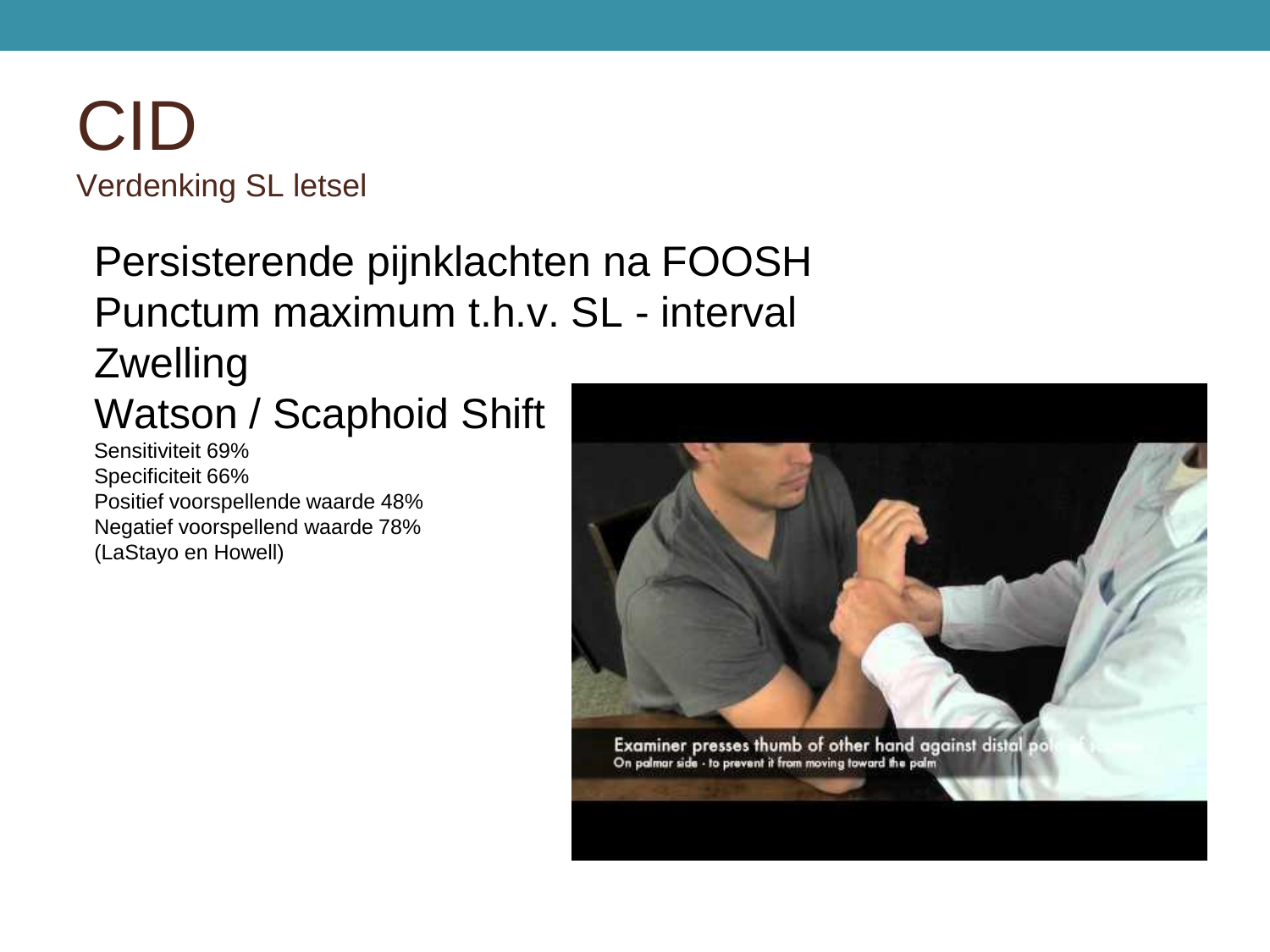CID SL letsel / Foosh

Distale radius fractuur TFCC (63%) SL (32%) LT (17%)

#### Scaphoid fractuur

10 % niet zichtbaar kort na FOOSH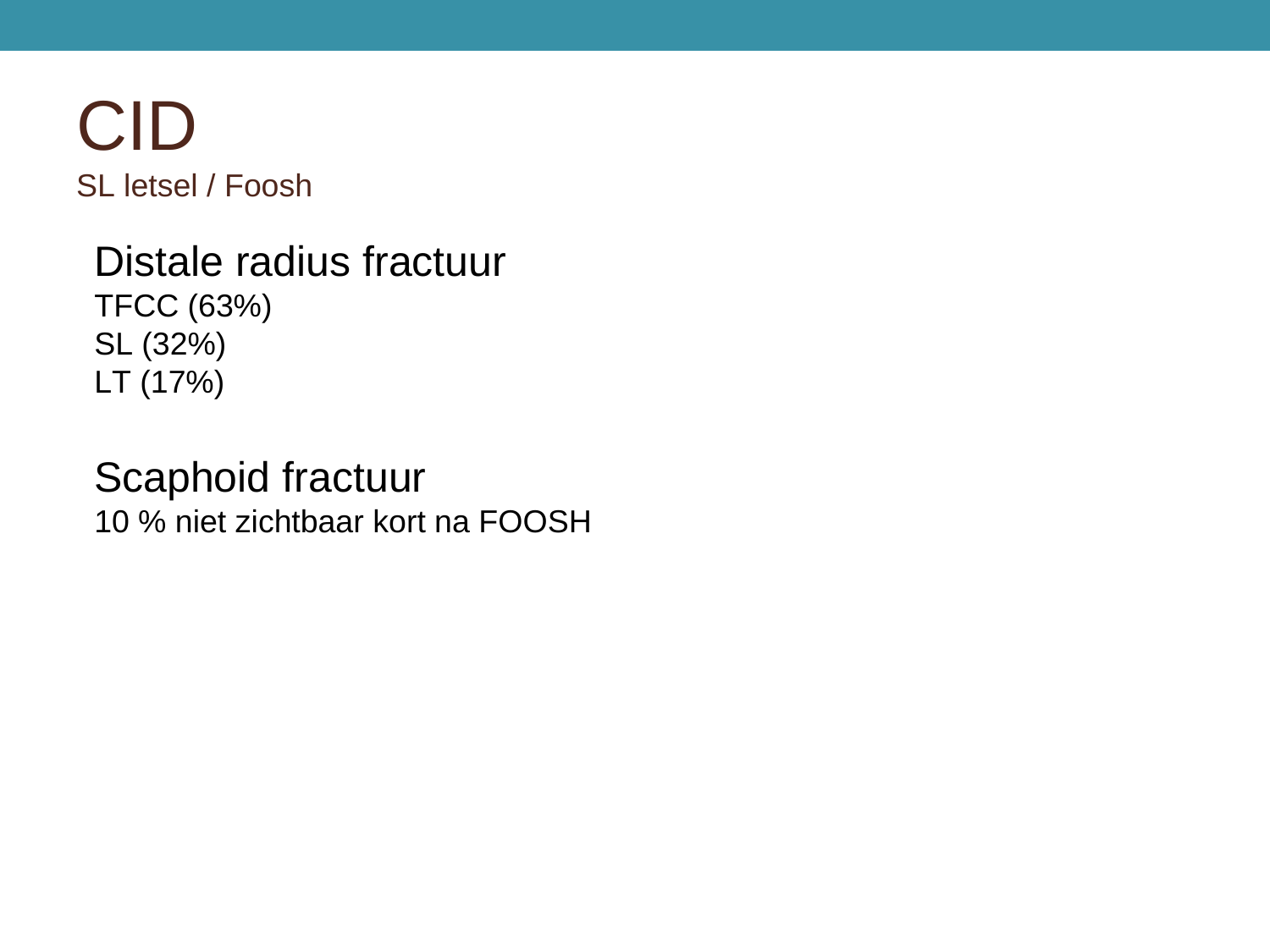

Belangrijk?

Instabiliteit en SLAC wrist

Tijdig diagnose stellen

FOOSH / Anamnestisch / evt. Watson

Denk ook aan DD

Aanvullend onderzoek (Knijp- RX / MRI )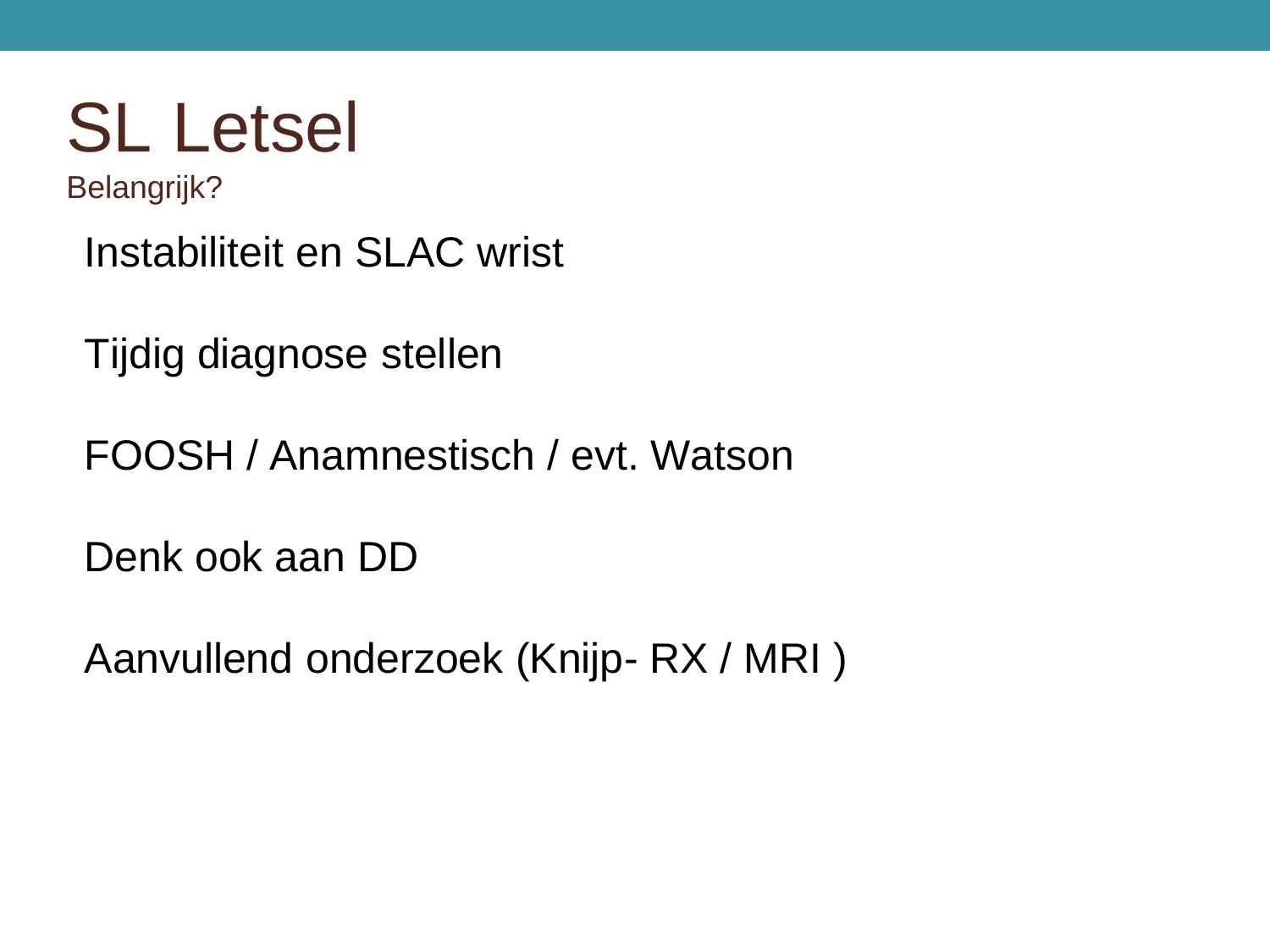### CIND Carpal Instability Non Dissociative

### Meestal niet traumatisch

**Laxiteit** 

Vaak midcarpaal probleem

Midcarpale Instabiliteit (MCI)

**Conservatief**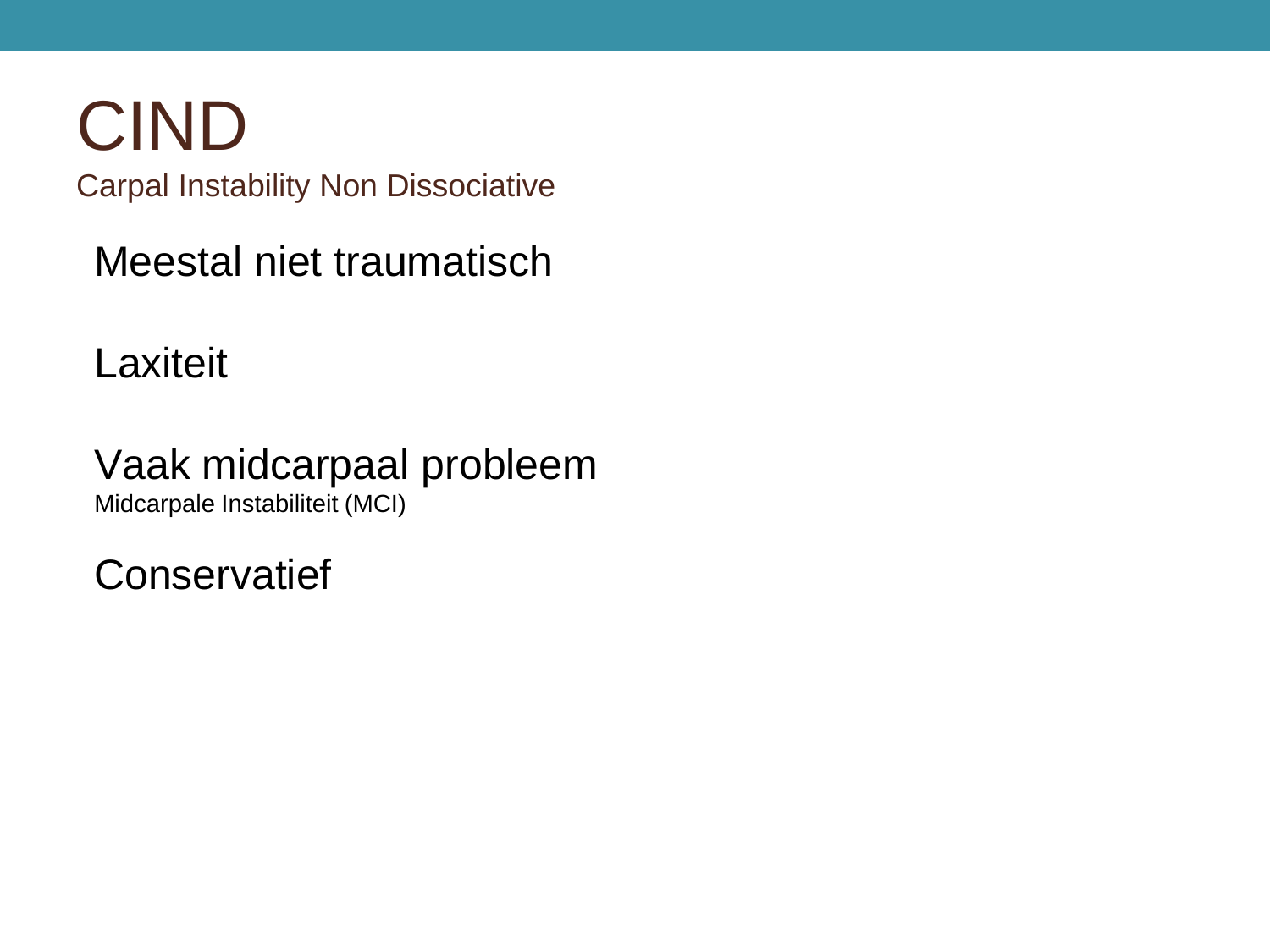

Symptomatisch na verandering belasting/belastbaarheid

• Werk/sport/hobby/gips

Pijn en / of klikken van de pols

**Slotklachten** 

Catch up clunck bij ulnair deviatie

Midcarpal shift Lichtman

• Klinimetrische eigenschappen ontbreken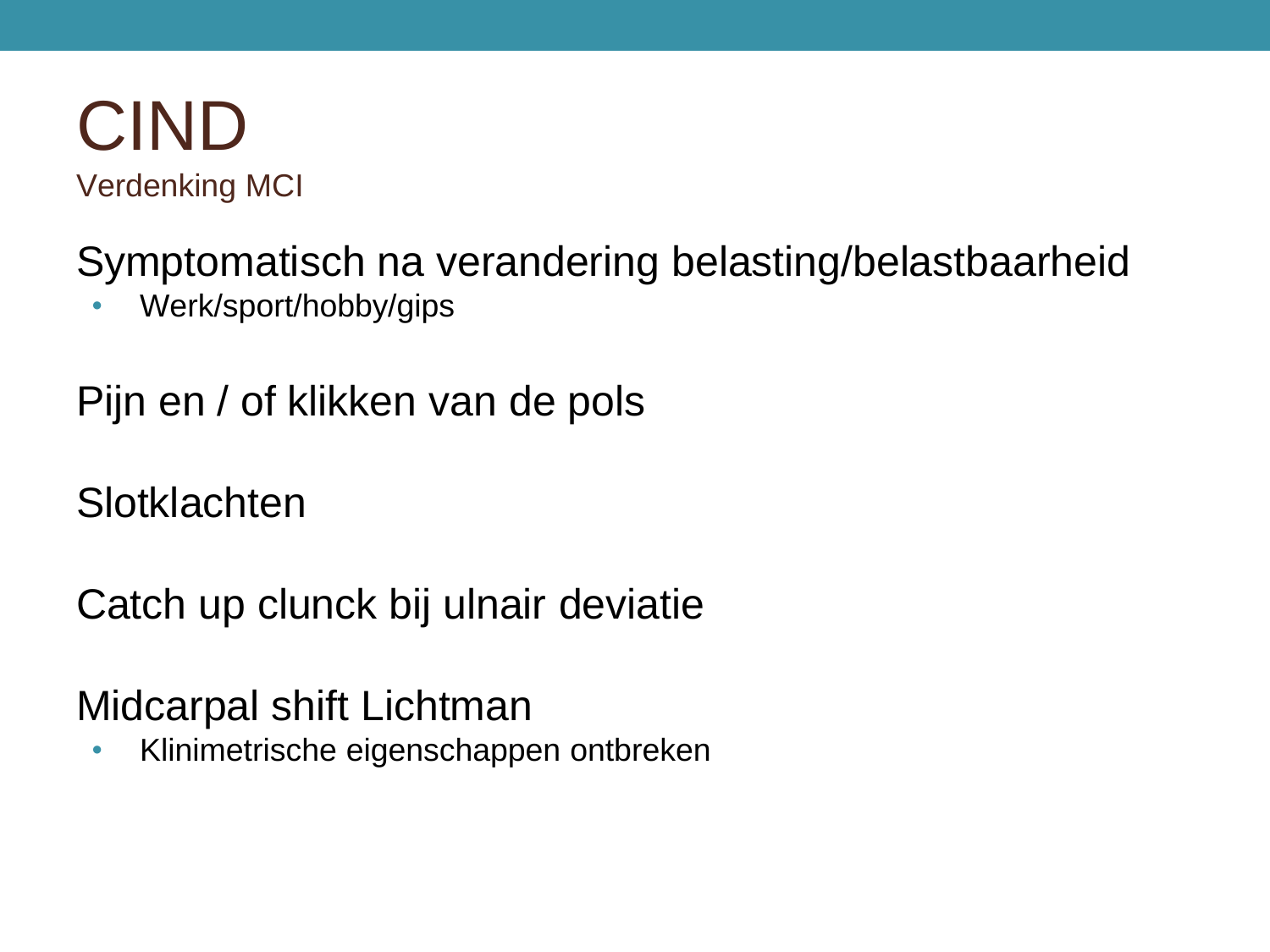### CIND MCI / Midcarpal shift test



Pijnlijke klik Herkenbare symptomen Midcarpale translatie / pijn

- 1. Geen/Geen
- 2. Minimaal/Minimaal
- 3. Gemiddeld/Gemiddeld
- 4. Maximaal/Maximaal
- 5. Kan klik zelf oproepen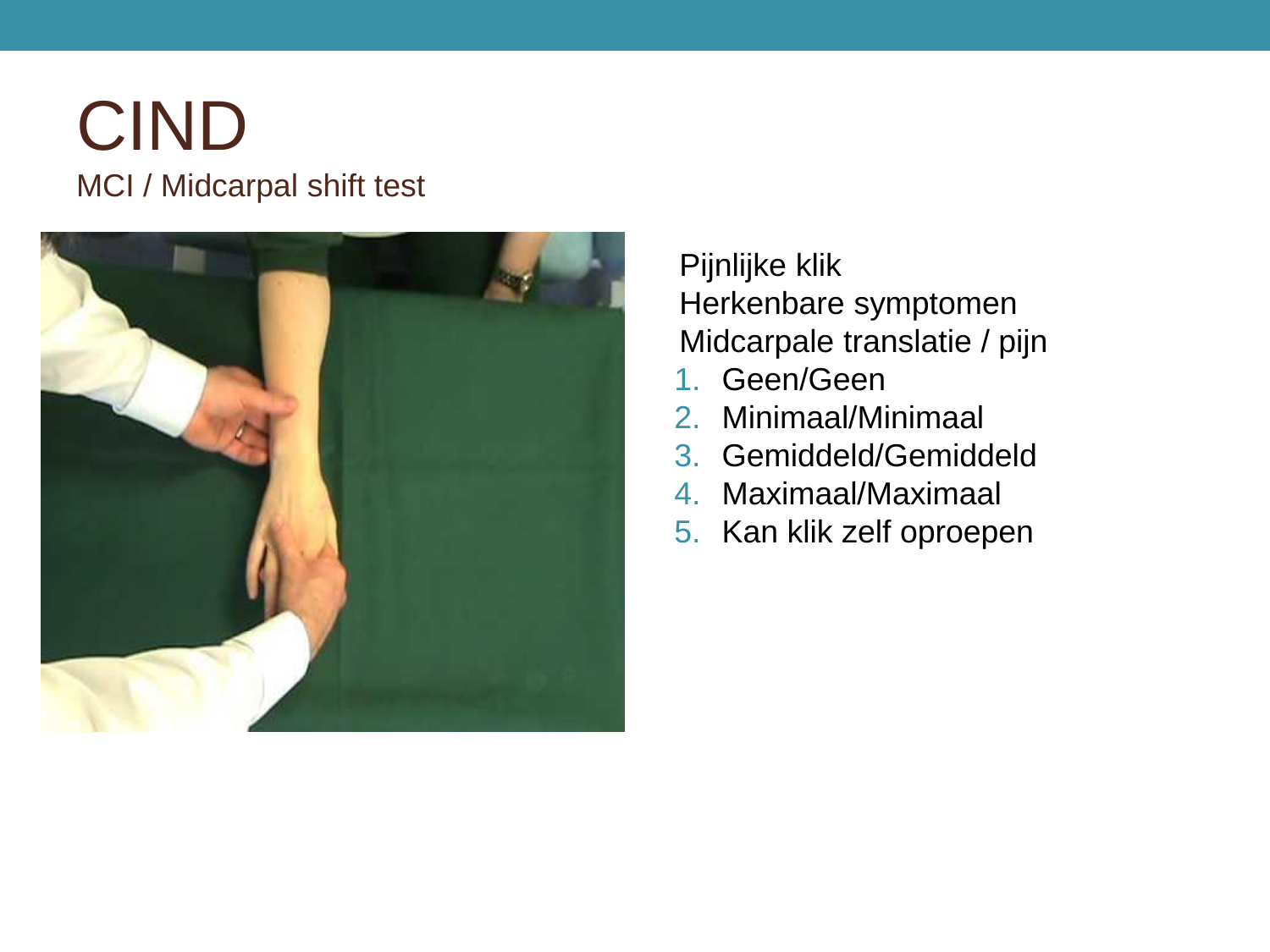**Instructie** 

**Oefentherapie** 

Spalk/brace

**Oefentherapie voor patienten met chronisch onbegrepen polsklachten**

Videler A.J., Kreulen M., Brandsma W. Fysiopraxis 1998; 7(11): 10-13.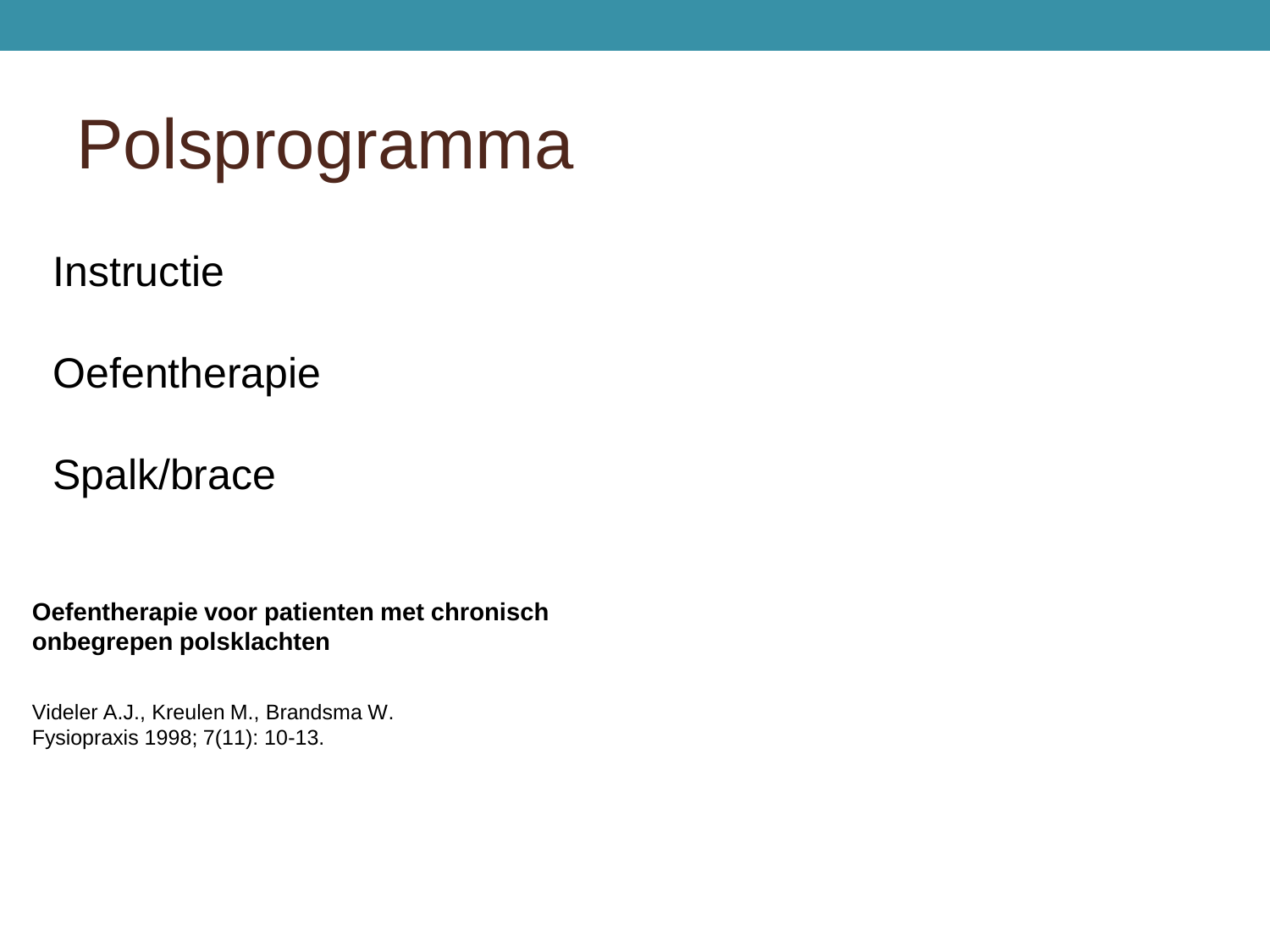**Instructie** 

### Polspositie in ADL Joint protection in ADL



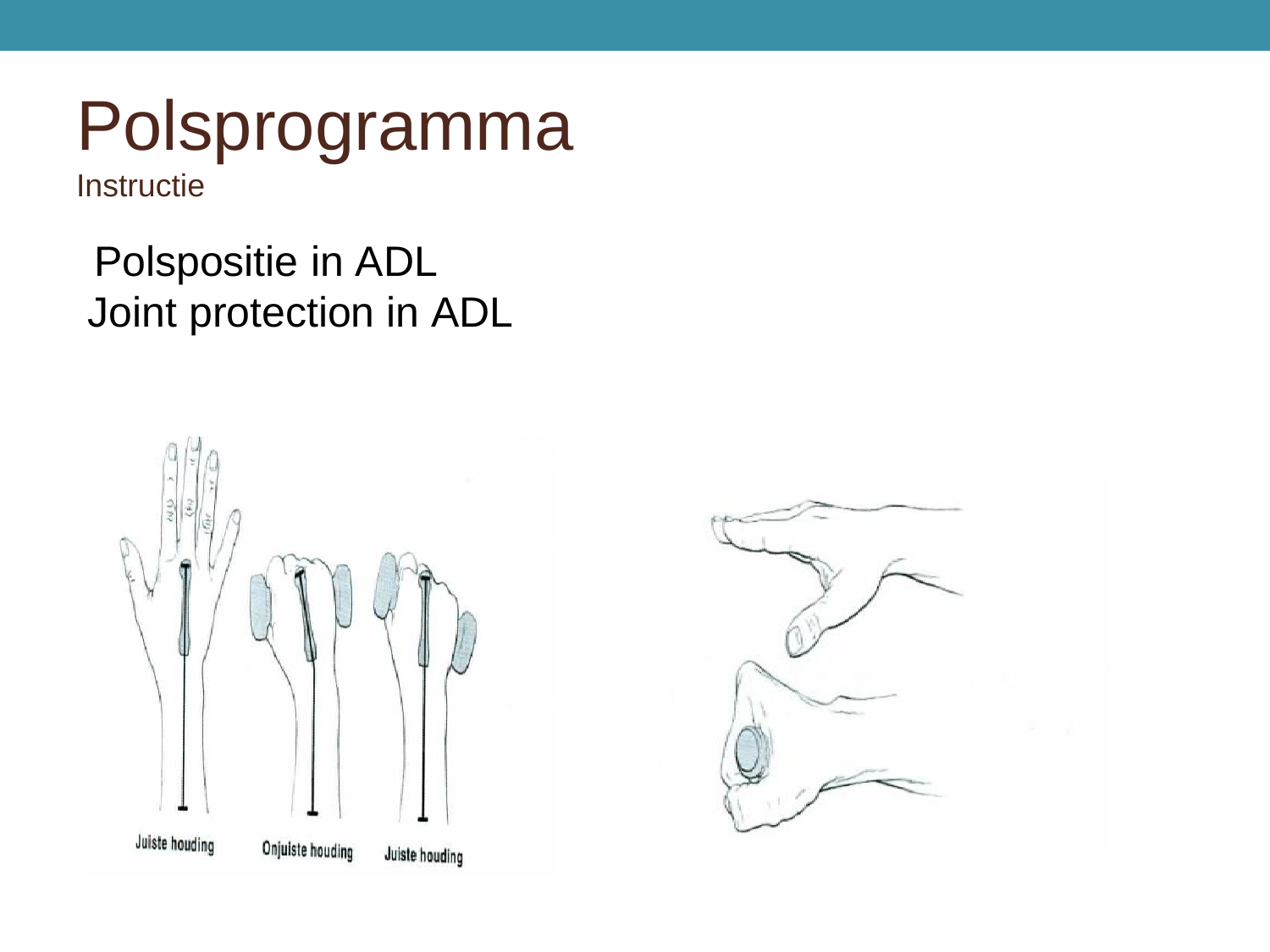**Oefentherapie** 

Normaliseren mobiliteit

Propriocepsis & coördinatie

Kracht & stabiliteit

Functionele oefentherapie

Huiswerkprogramma

1 tot 2 x per dag

Oefeningen gedurende 25 minuten

Juiste polspositie

Statische en dynamische functies

Voorkom overbelasting

Varieer in oefenstof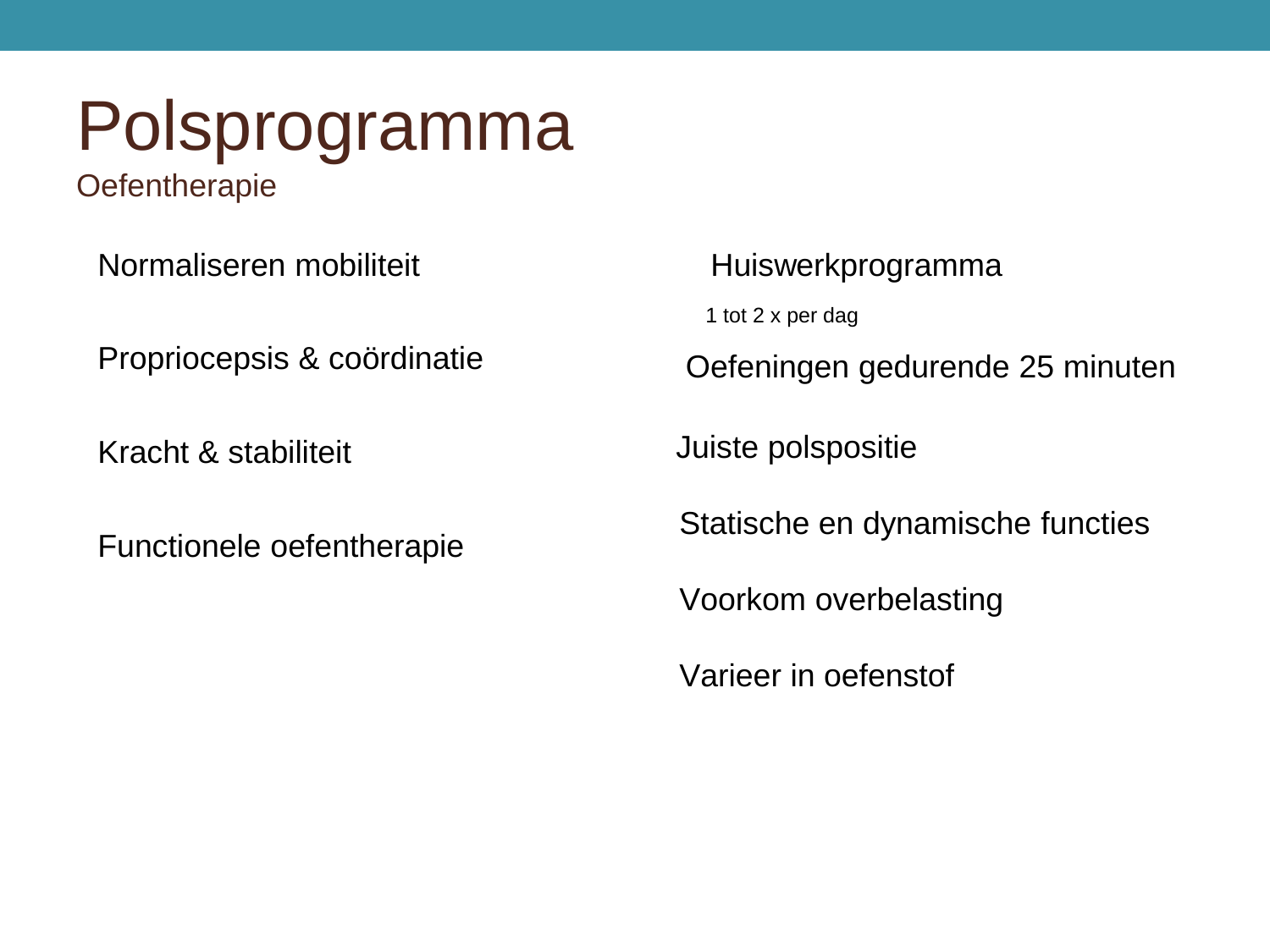**Oefentherapie** 

Minimaal 12 weken in opbouw

- 6 weken isometrisch
- 6 weken dynamisch / functioneel







Figure A-2. A. External rotation at 0" abduction. B, leternal rotation at If absbetten, C. Esternal paraticuat 90° abduction. D, Iwiernal totation at 90° abduction. (Fiedman ron Wife, K.E., Andrews, J.R., Arrien, C.A., so al. (2001). Preventive and Reliabilitative Enorcises for the Shoulder and Ellow, 6th ed. Birmingham, AL, American Sports Medicine Institute.)

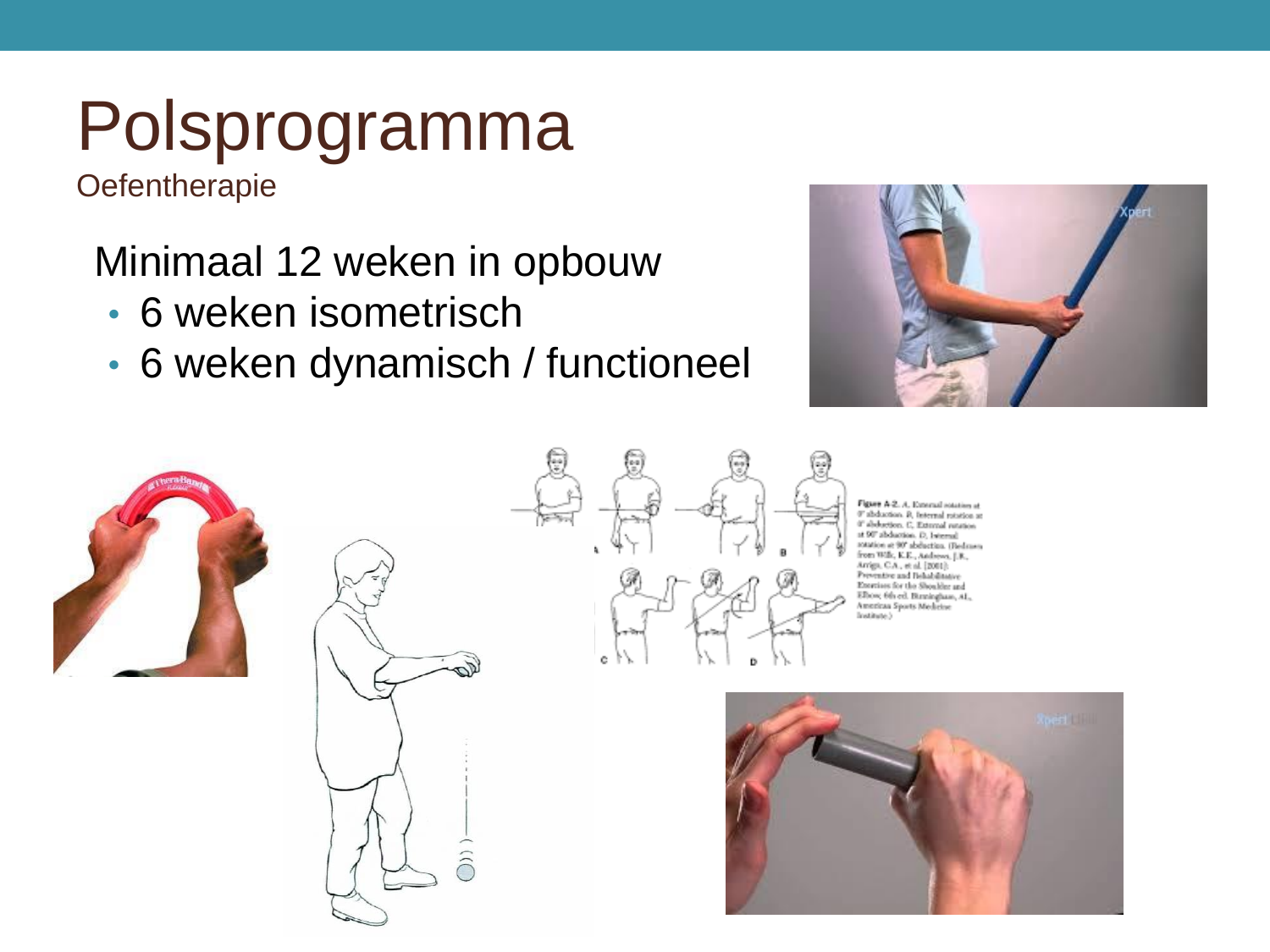### Polsprogramma Spalk/brace

Chronisch gebruik in 4 weken afbouwen

Eventueel afbouwend inzetten bij zwaar belastend werk

Ervaring belangrijk bij vervaardigen !

• Handergotherapeut of evt. handfysiotherapeut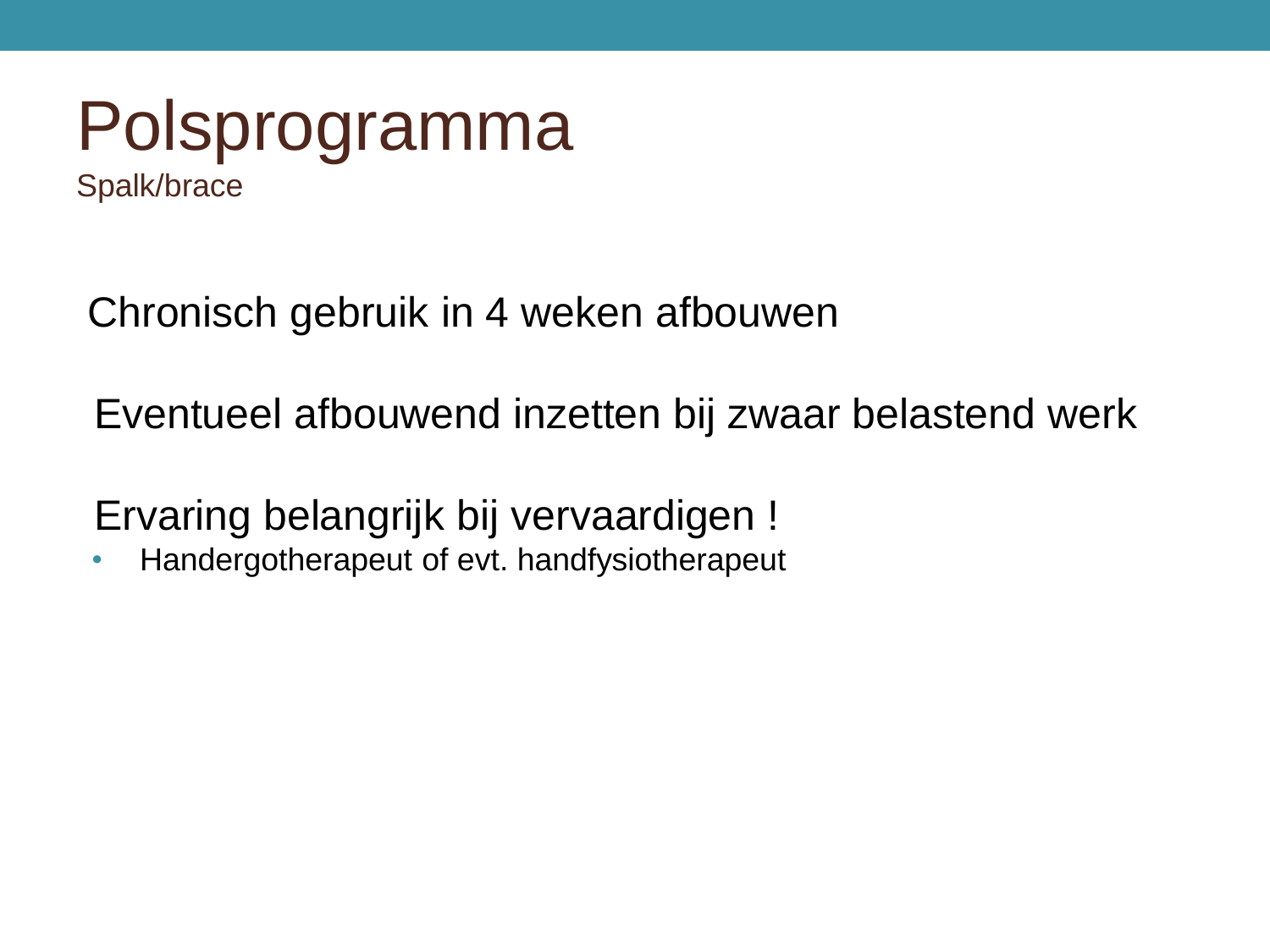### CIND Evidentie ?

Journal of Handsurgery (European edition) Conservative management of midcarpal instability C. Harwood and L. Turner

**Published evidence for conservative management of MCI is limited to practice forums and expert opinion on specific types of splints, or recommendations for therapy with no supporting data.** In the two small case studies describing a series of patients published, no detailed treatment protocols or long term outcomes were discussed specifically relating to the conservative treatment of MCI. Good evidence is emerging for the use of various forms of strengthening and rehabilitation programmes for instability of the knee, shoulder and ankle, but as yet, no clinical trials have been published on their use in MCI or indeed any wrist instability. Outcomes of clinical trials would significantly improve the knowledge and evidence on which this developing field of therapy is based, and would enable refinement of the protocols described in this article

Date received: 30th March 2015; revised 19th September 2015; accepted 24th September 2015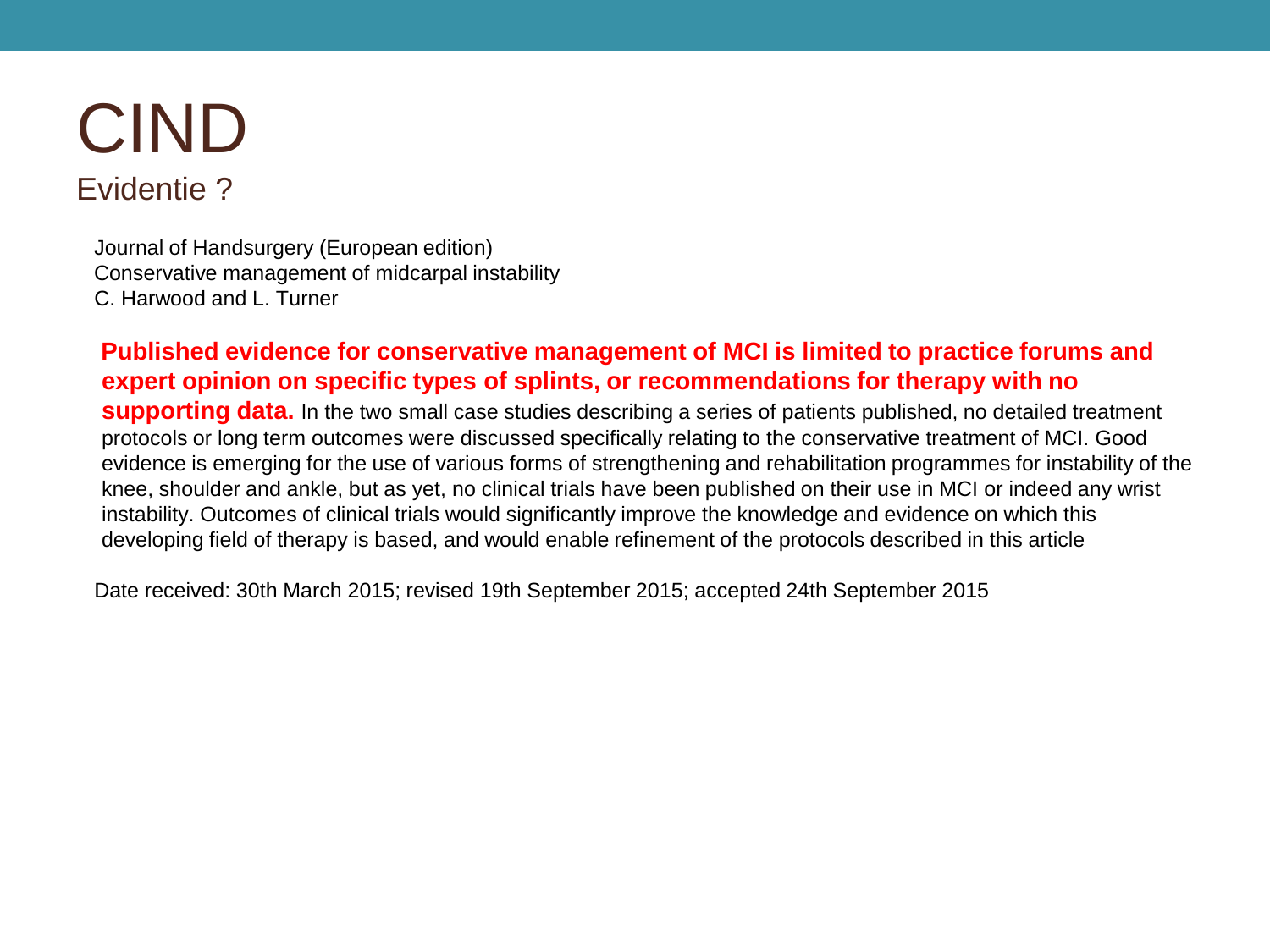

"Uit de losse pols: Retrospectief onderzoek naar oefentherapie voor chronische polsklachten"

Ilona Zuiderman, Dana Hofstede, Jorit Meesters

Nederlands Tijdschrift voor Handtherapie Jaargang 25 no. 2 - November 2016

**Oefenprogramma significant positief en klinisch relevant effect op handfunctie.**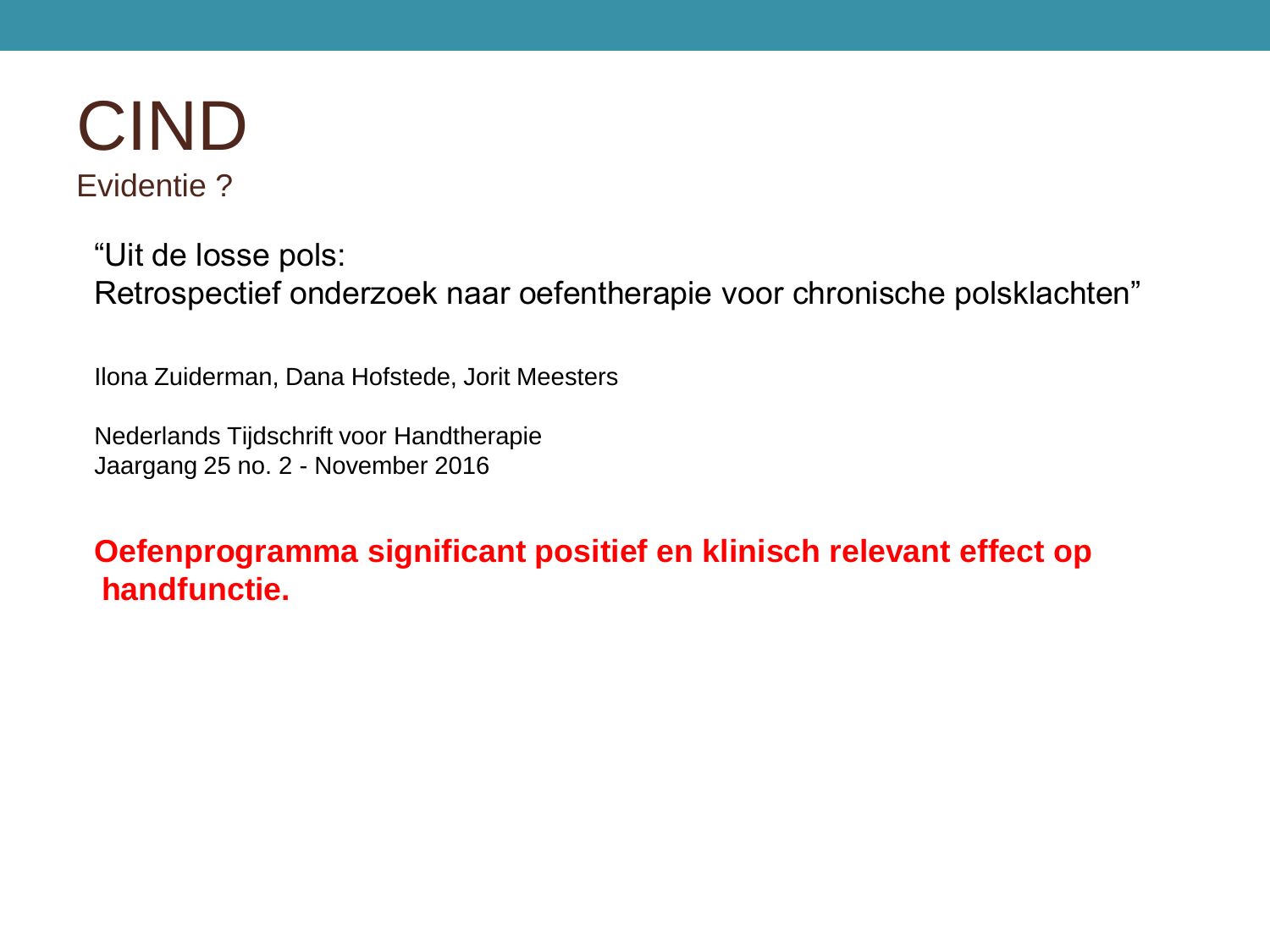### Take home

Alert op SL letsel bij FOOSH

Verdenking SL letsel = verder onderzoek

CIND/MCI conservatief bij handtherapeut

Ruimte voor wetenschappelijk onderzoek